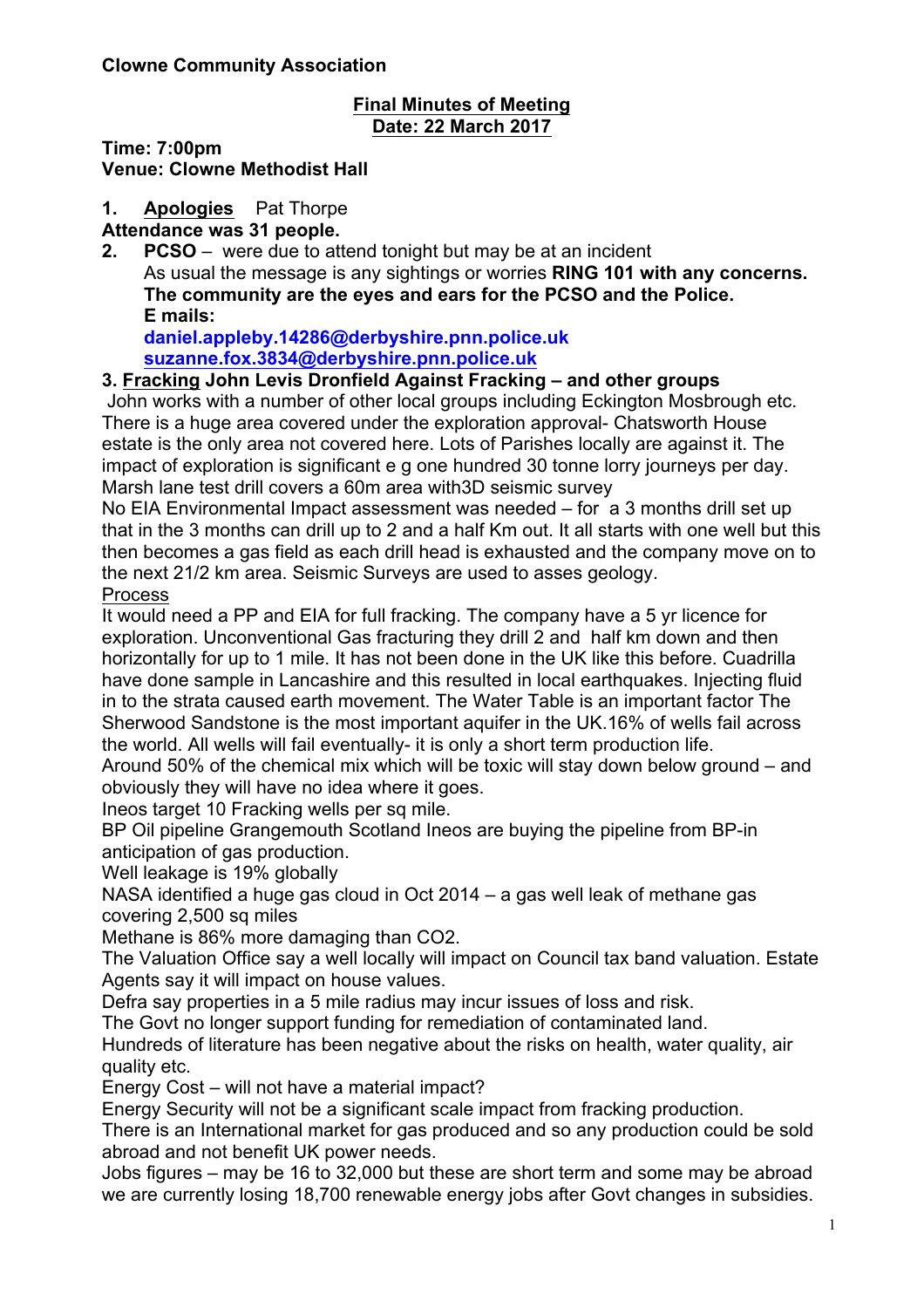Tax- Govt was to reduce tax for companies from 60 to 30% but a lot of the companies are foreign based.

Community Payment ?? At exploration stage will pay £100,000 – "where hydraulic fracturing takes place" – UKOOG.

But Ineos say there will be no benefit to pay at exploration stage.

1% Revenue back to the community is talked about- £2.4 to 4.8M

Jim Ratcliffe is Chair of Ineos

On Friday 24<sup>th</sup> John Levis is attending a Fracking presentation at the Community Centre.

On the  $29<sup>th</sup>$  he will be at Dronfield meeting- all welcome

Also see Facebook pages

Do Your Own Research—See:

Frackoff.org.uk

Refraction.com

Drillordrop.com

**Greenpeace** 

Friends of the Earth

Dronfieldagainstfracking.org

See "Voices from the Gas Fields" which relates USA and Australia experiences

## **Q and A- this was a general discussion**

Q. local Jobs in Blackpool - Cuadrilla provided local jobs

A. Tend to be lower skilled cleaners etc with skilled staff being imported

Q. People were trained in Sheffield- people were being trained to get jobs in the

industry Most of people would be based in UK and trained. UK needs to have as much energy independence as possible.

The Issue of management of peaks and troughs is an issue

Will be 10 years before fracking gas is on stream

Renewables are potential for growth

TESLA – electric generation are significant growth in the USA – with battery storage. Wells will need constant renewal.

Exploration will find the best sources of gas

Technology is not well developed- porous rock means a constant need to explore and extend gas well areas as the initial wells dry up.

The casings used in drilling wells will be strong enough to avoid leaks.

But the issue is that the ground geology isn't.

Tom Picking UK regulations are stronger but still companies will work down to the lowest limits. The risks are not known well enough.

Companies don't answer the questions about risks.

USA have done something wrong

But we can learn and get it right.

Counter argument is that Industry does not seem to learn from its own experiences and will repeat the same mistakes.

John was thanked for his presentation.

**4. The Minutes of the previous meeting 18 January 2017 were approved as correct.**

## **Matters Arising:- as below**

# **5. Clowne in Bloom- Greg Lindley**

Back on track! On the Tesco grant budget spending. With the location of the play train on 2 March at the Community Centre thanks to the Parish Council. It will be placed alongside other new play equipment on the Parish site funded by Bolsover DC - we understand through Section 106 Planning gain monies.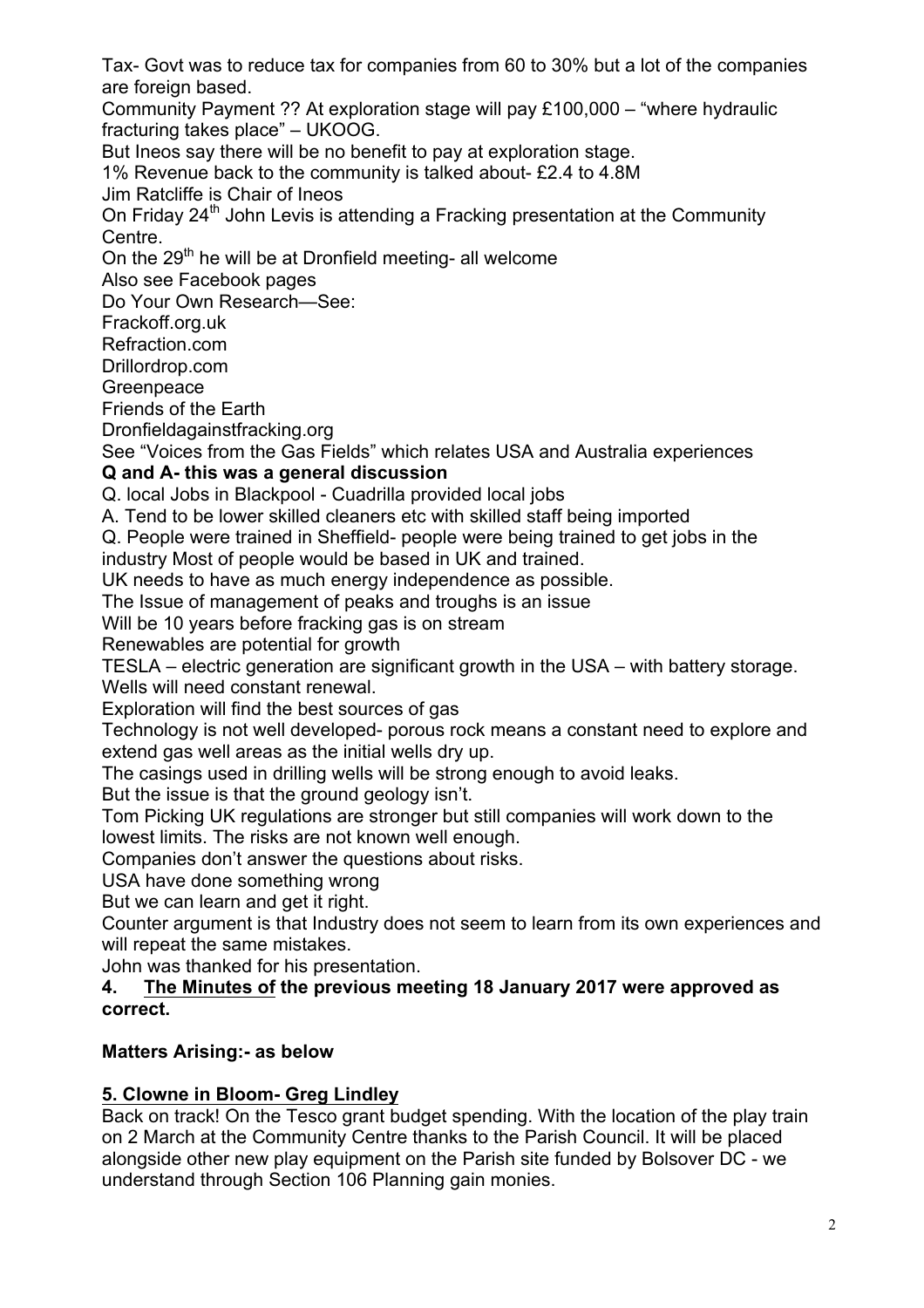## **On Sunday 26th March at 10 am we will have a planting day on Linear Park** with

UK natives -small plug plants- all welcome - meet near the ramp from Barton/Mitchell Street.

We will also keep some to grow on. CIB need more volunteers and any plants contributions welcome?

The legs for the Rail Sign ( old concrete railway sleepers) have been agreed by Derbyshire CC and will go in this week hopefully – with design to be finalised and quote for construction sought from Victory.

We have met with Matt Connley Bolsover DC about the 4 Linear History signs and they have now said that they will pay for design and manufacture of the new signs. This was included in the Tesco grant budget and so we have have funds back in to budget to spend on other items. Also BCD have said that the play train inspection will be included in the general inspection of the other new kit.

We have new tubs coming and planting up for the new season displays.

The top of the Cemetery water planter needs doing- with all the old plants now died back.

The entrance sign planting is looking good with many spring bulbs on display Apparently Cuadrilla resources had donated 4 boxes of bulbs 4 years ago and our belated thanks to them.

There is no age limit on who can get involved.

We will follow up the offer from Clowne Landscaping to get involved on 26 March – but the day is not one involving heavy kit.

Thanks are expressed to David Hewitt for his help with the storage of the play train in the interim period from last year.

**Well Dressing this year is set for Saturday the 22nd July**. Making is in the week of Monday 17-Fri 21 July at Methodists Chapel. We will have small boards from each of the 3 schools as well as Salvation Army so twelve small boards.

# **6. Neighbourhood Plan???**

The latest information is that there is no time limit to a Neighbourhood Plan! – even if a District Councils' plan is already in.

We still will need the cooperation of the Parish Council.

They cannot normally discuss an item again within 6 months of a decision already made under their rules.

It will need 6 Parish Councillors to say it can be reviewed.

The new information we have is that Tibshelf have just applied to have a Neighbourhood Plan and it has been granted. They are in Bolsover DC and have been supported to go ahead by BDC.

This needs to go back to the Parish Council meeting and seek a change of decision. They need to be supplied with the new information- that directly contradicts advice they were given and acted upon when they made the decision not to go ahead with a Neighbourhood Plan because it would not have an influence in the Plan making decision process.

**Vote carried unanimously that we should inform the Parish of this new information and seek a review of previous decision.**

It will need people to confirm their willingness to get involved - as we had indicated previously.

DALC have a Neighbourhood Champion – Derbyshire Association of Local Councils. There is still funding from Your Locality available to support the costs of

Neighbourhood Plan preparation.

Also:

Under the new Housing Bill there will no longer be Section 106 monies. Now it is a Community Infrastructure Levy with new rules on how it is calculated and how funds are to be used.